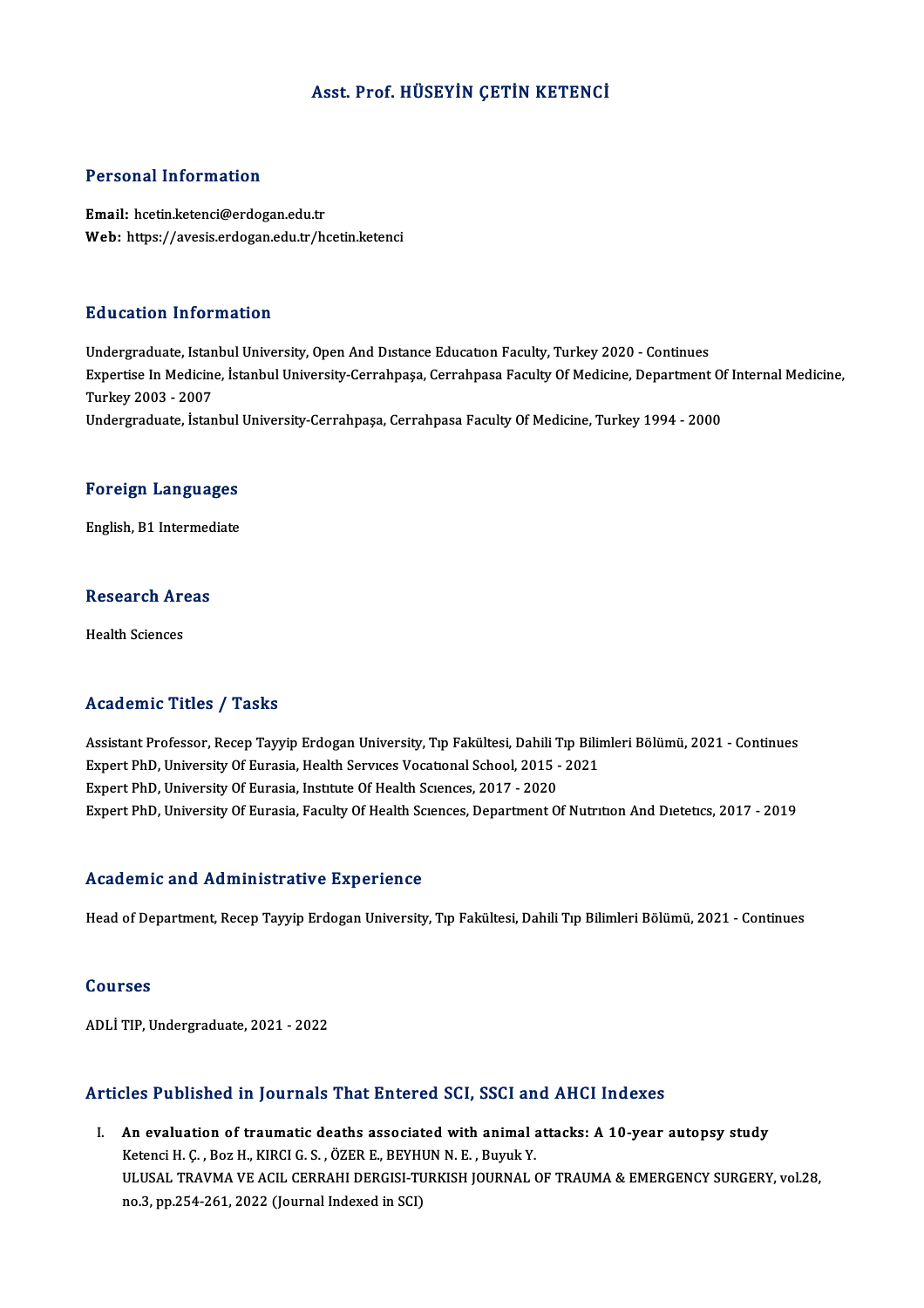- II. Deaths due to "patpat" accidents in the Black Sea Region, Turkey<br>Vetongi H.C. Altinol: M. Orgev S. Aydegdu H. L. Celil: M. PEYHUN N. E. Deaths due to "patpat" accidents in the Black Sea Region, Turke<br>Ketenci H. C. , Altinok M., Ozsoy S., Aydogdu H. I. , Celik M., BEYHUN N. E.<br>HLUSAL TRAVMA VE ACU, CERRAHI DERCISI TURKISH JOURNAL OF TR Deaths due to "patpat" accidents in the Black Sea Region, Turkey<br>Ketenci H. C. , Altinok M., Ozsoy S., Aydogdu H. I. , Celik M., BEYHUN N. E.<br>ULUSAL TRAVMA VE ACIL CERRAHI DERGISI-TURKISH JOURNAL OF TRAUMA & EMERGENCY SURG Ketenci H. C. , Altinok M., Ozsoy S., Aydogdu H.<br>ULUSAL TRAVMA VE ACIL CERRAHI DERGISI-<br>no.1, pp.78-83, 2022 (Journal Indexed in SCI)<br>Multinle organ failure in a shild after ins ULUSAL TRAVMA VE ACIL CERRAHI DERGISI-TURKISH JOURNAL OF TRAUMA & EMERGE<br>no.1, pp.78-83, 2022 (Journal Indexed in SCI)<br>III. Multiple organ failure in a child after ingesting seeds of Colchicum autumnale<br>Sheilali S. Karri 7
- no.1, pp.78-83, 2022 (Journal Indexed in SCI)<br>Multiple organ failure in a child after ingesting<br>Sheikali S., Kazzi Z., Ketenci H. Ç. , Yesilbas O., Sahin A. Multiple organ failure in a child after ingesting seeds of Colchicum at<br>Sheikali S., Kazzi Z., Ketenci H. Ç. , Yesilbas O., Sahin A.<br>CLINICAL TOXICOLOGY, vol.59, no.11, pp.1129, 2021 (Journal Indexed in SCI)<br>Evaluation of Sheikali S., Kazzi Z., Ketenci H. Ç., Yesilbas O., Sahin A.<br>CLINICAL TOXICOLOGY, vol.59, no.11, pp.1129, 2021 (Journ<br>IV. Evaluation of the fire-related deaths: Autopsy study<br>Auderdu H. J., Ketenci H. C., Askay M. Beg H. KI
- CLINICAL TOXICOLOGY, vol.59, no.11, pp.1129, 2021 (Journal Inde<br>Evaluation of the fire-related deaths: Autopsy study<br>Aydogdu H. I. , Ketenci H. Ç. , Askay M., Boz H., KIRCI G. S. , ÖZER E.<br>ULUSAL TRAVMA VE ACU, CERRAHI DER Evaluation of the fire-related deaths: Autopsy study<br>Aydogdu H. I. , Ketenci H. Ç. , Askay M., Boz H., KIRCI G. S. , ÖZER E.<br>ULUSAL TRAVMA VE ACIL CERRAHI DERGISI-TURKISH JOURNAL OF TRAUMA & EMERGENCY SURGERY, vol.27,<br>no.5 Aydogdu H. I., Ketenci H. C., Askay M., Boz H., KIRCI G. S., ÖZER E.
- V. The primitive cable car (varangel) accident-related fatalities: A retrospective autopsy study Ketenci H. Ç., Buyuk Y. The primitive cable car (varangel) accident-related fatalities: A retrospective autopsy study<br>Ketenci H. Ç. , Buyuk Y.<br>ULUSAL TRAVMA VE ACIL CERRAHI DERGISI-TURKISH JOURNAL OF TRAUMA & EMERGENCY SURGERY, vol.27,<br>no <sup>2</sup>, nn Ketenci H. Ç. , Buyuk Y.<br>ULUSAL TRAVMA VE ACIL CERRAHI DERGISI-TU<br>no.3, pp.331-336, 2021 (Journal Indexed in SCI)<br>The relationship between nonsulsidel self. ULUSAL TRAVMA VE ACIL CERRAHI DERGISI-TURKISH JOURNAL OF TRAUMA & EMERGENCY SURGERY, vol.27, no.3, pp.331-336, 2021 (Journal Indexed in SCI)<br>VI. The relationship between nonsuicidal self-injurious behavior and manners of d
- no.3, pp.331-336, 2021 (Journal Indexed in SCI)<br>VI. The relationship between nonsuicidal self-injurious behavior and manners of death: a multicenter<br>autopsy study The relationship between nonsuicidal self-injurious behavior and manners of death: a multicenter<br>autopsy study<br>Ozsoy S., Yasar Teke H., Cetin Ketenci H. Ç. , Gok E., Karbeyaz K., AKAR T., Alkurt Alkan H., AKYOL M., Congolo

**autopsy study<br>Ozsoy S., Yasar Tek<br>A. , Sezigen S., et al.<br>TUREKEN JOURNAL** Ozsoy S., Yasar Teke H., Cetin Ketenci H. Ç. , Gok E., Karbeyaz K., AKAR T., Alkurt Alkan H., AKYOL M., Co:<br>A. , Sezigen S., et al.<br>TURKISH JOURNAL OF MEDICAL SCIENCES, vol.47, no.6, pp.1778-1784, 2017 (Journal Indexed in

- A., Sezigen S., et al.<br>TURKISH JOURNAL OF MEDICAL SCIENCES, vol.47, no.6, pp.1778-1784, 2017 (Journal Indexed :<br>VII. Are the last grade medical students aware of the danger of synthetic cannabinoids?<br>PEYHIN N.E., CAN.C. TO TURKISH JOURNAL OF MEDICAL SCIENCES, vol.47, no.6, pp<br>Are the last grade medical students aware of the dai<br>BEYHUN N. E. , ÇAN G., TOPBAŞ M., Cankaya S., Ketenci H. Ç.<br>JOUPNAL OF FORENSIC AND LECAL MEDICINE vol.39, nn.1 Are the last grade medical students aware of the danger of synthetic cannabinoids<br>BEYHUN N. E. , ÇAN G., TOPBAŞ M., Cankaya S., Ketenci H. Ç.<br>JOURNAL OF FORENSIC AND LEGAL MEDICINE, vol.38, pp.1-5, 2016 (Journal Indexed in
- BEYHUN N. E. , ÇAN G., TOPBAŞ M., Cankaya S., Ketenci H. Ç.<br>JOURNAL OF FORENSIC AND LEGAL MEDICINE, vol.38, pp.1-5, 2016 (Journal Indexed in SCI)<br>VIII. Fatal poisoning of chilhood in the Eastern Black Sea region of Turkey JOURNAL OF FORENSIC AND LEGAL MEDICINE, vol.38, pp.1-5, 20<br>Fatal poisoning of chilhood in the Eastern Black Sea regional<br>Karadeniz H., Birincioglu I., Turna O., Ketenci H. Ç. , BEYHUN N. E.<br>JOURNAL OF FORENSIC AND LECAL ME Fatal poisoning of chilhood in the Eastern Black Sea region of Turkey (2009-2013)<br>Karadeniz H., Birincioglu I., Turna O., Ketenci H. Ç. , BEYHUN N. E.<br>JOURNAL OF FORENSIC AND LEGAL MEDICINE, vol.34, pp.109-112, 2015 (Journ Karadeniz H., Birincioglu I., Turna O., Ketenci H. Ç., BEYHUN<br>JOURNAL OF FORENSIC AND LEGAL MEDICINE, vol.34, pp.10<br>IX. Sudden death in infancy due to bicuspid aortic valve<br>Karawal E. Ozaelan A. Turan A. A., BAKİS L Ketanc
	- JOURNAL OF FORENSIC AND LEGAL MEDICINE, vol.34, pp.109-112<br>Sudden death in infancy due to bicuspid aortic valve<br>Karayel F., Ozaslan A., Turan A. A. , PAKİŞ I., Ketenci C., Eroglu A. G.<br>JOURNAL OF FORENSIC SCIENCES vol.51, IX. Sudden death in infancy due to bicuspid aortic valve<br>Karayel F., Ozaslan A., Turan A. A. , PAKİŞ I., Ketenci C., Eroglu A. G.<br>JOURNAL OF FORENSIC SCIENCES, vol.51, no.5, pp.1147-1150, 2006 (Journal Indexed in SCI)

#### Articles Published in Other Journals

- I. Worker Deaths: A Regional Autopsy Study BOZ H., KETENCİ H. Ç. , DEMİR İ., AYDOĞDU H. İ. , ASKAY M., ÖZER E., BEYHUN N. E. Worker Deaths: A Regional Autopsy Study<br>BOZ H., KETENCI H. Ç. , DEMİR İ., AYDOĞDU H. İ. , ASKAY M., ÖZER E., BEYHUN N. E.<br>The Bulletin of Legal Medicine, vol.26, no.3, pp.152-157, 2021 (Refereed Journals of Other Instituti II. Evaluation of Forensic Cases with the Cause of Death Determined As Drug or Stimulating Substance<br>Use The **J**<br>Eval<br>Use<br>*V*ETI Evaluation of Forensic Cases with the Cause of Death Determined As Drug or St<br>Use<br>KETENCİ H. Ç. , BOZ H., ŞEN M., REYHAN U., AYDOĞDU H. İ. , BEYHUN N. E. , KARADENİZ H.<br>Turkiye Klinikleri I Feren Ssi Les Med. vel 18. no 2. Turkiye Klinikleri J Foren Sci Leg Med., vol.18, no.2, pp.107-114, 2021 (Refereed Journals of Other Institutions) KETENCI H. Ç., BOZ H., ŞEN M., REYHAN U., AYDOĞDU H. İ., BEYHUN N. E., KARADENIZ<br>Turkiye Klinikleri J Foren Sci Leg Med., vol.18, no.2, pp.107-114, 2021 (Refereed Journa<br>III. Deaths due to Lightning Strikes: A Retrospectiv III. Deaths due to Lightning Strikes: A Retrospective Study of a Ten-year Period<br>KETENCİH. Ç. , ALTINOK M., ÇAKIR E., AYDOĞDUH. İ. , BEYHUN N. E. The Bulletin of Legal Medicine, vol.26, no.1, pp.33-39, 2021 (Refereed Journals of Other Institutions)
- IV. Deaths due to drowning: Retrospective autopsy study The Bulletin of Legal Medicine, vol.26, no.1, pp.33-39, 2021 (Refereed Journals of Other Instituted at the Unit<br>Deaths due to drowning: Retrospective autopsy study<br>BEYHUN N. E. , KETENCİ H. Ç. , ÜSTÜNDAĞ M. G. , AĞRALI GÜN Turkish Bulletin of Hygiene and Experimental Biology, vol.77, no.4, pp.35-48, 2020 (Other Refereed National Journals) BEYHUN<br>Turkish B<br>Journals)<br>An Evolu Turkish Bulletin of Hygiene and Experimental Biology, vol.77, no.4, pp.35-48, 2020 (Other Refereed National<br>Journals)<br>V. An Evaluation of the Autopsy Cases of Carbon monoxide Poisoning in Trabzon Between 2009-2016<br>VETENCLU
- KETENCİ H. Ç. , KARADENİZ H., BOZ H., BEYHUN N. E.<br>The Bulletin of Legal Medicine, vol.23, no.3, pp.174-179, 2018 (Refereed Journals of Other Institutions) An Evaluation of the Autopsy Cases of Carbon monoxide Poisoning in Trabzon Between 20<br>KETENCI H. Ç. , KARADENİZ H., BOZ H., BEYHUN N. E.<br>The Bulletin of Legal Medicine, vol.23, no.3, pp.174-179, 2018 (Refereed Journals of

VI. Doğu Karadeniz Bölgesinde Uyuşturucu Madde Kul anımınınDeğerlendirilmesi (2010-2013)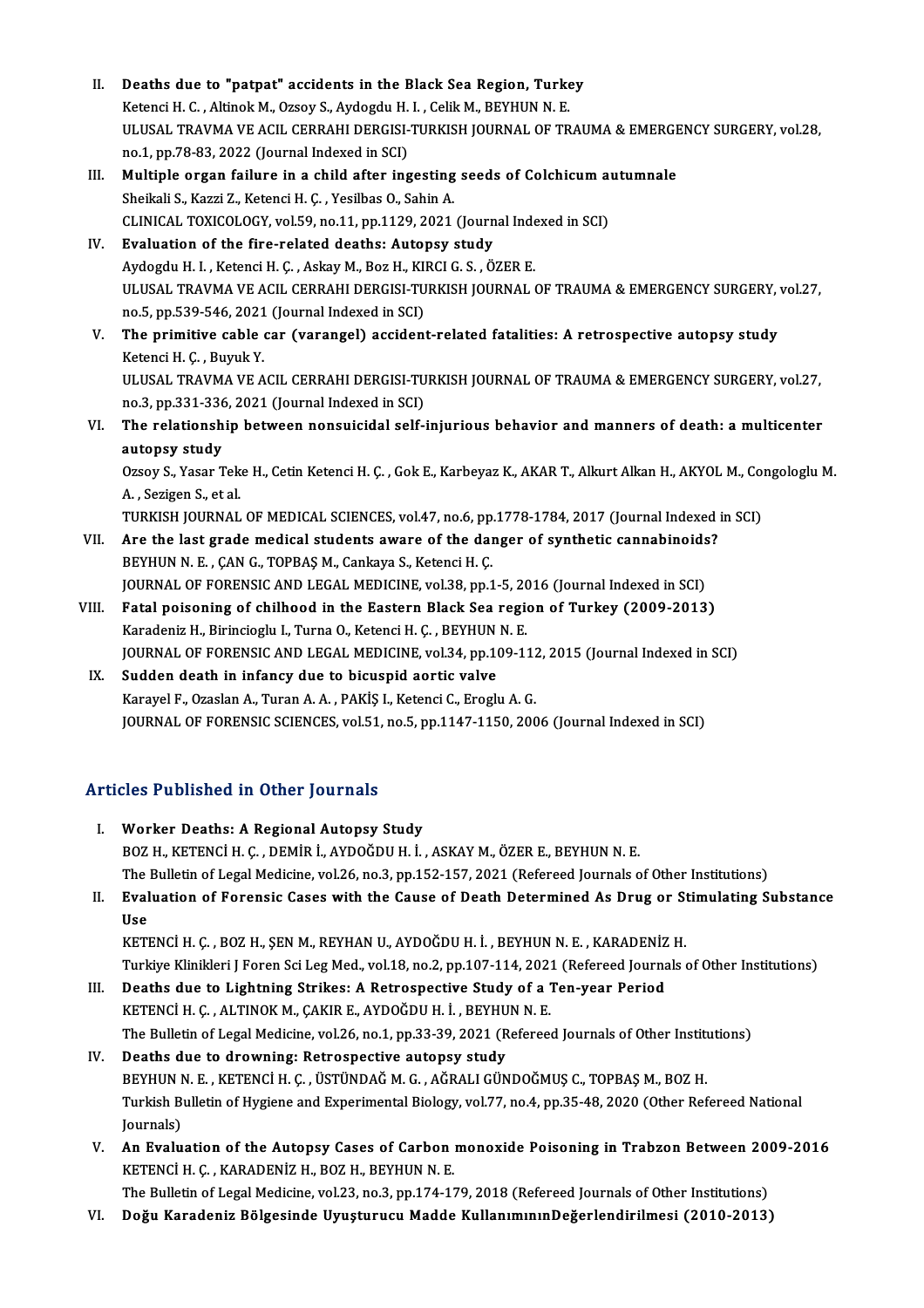KARADENİZH.,BİRİNCİOĞLUİ.,KETENCİH.Ç. ,KARABACAKV.

KARADENİZ H., BİRİNCİOĞLU İ., KETENCİ H. Ç. , KARABACAK V.<br>Karadeniz Chemical Science and Technology, vol.1, no.2, pp.32-36, 2018 (Other Refereed National Journals)<br>Peath Dus ta Tianantina Inisation Through Inguinal Insisi

- VII. Death Due to Tianeptine Injection Through Inguinal Incision: Two Case Reports<br>KETENCI H. C., CAKIR E., BEYHUN N. E., OKUMUS H., CINGÖZ G., SAM B. Karadeniz Chemical Science and Technology, vol.1, no.2, pp.32-36, 2018<br>Death Due to Tianeptine Injection Through Inguinal Incision: T<br>KETENCİ H. Ç. , ÇAKIR E., BEYHUN N. E. , OKUMUŞ H., CİNGÖZ G., ŞAM B.<br>The Pullatin of Le Death Due to Tianeptine Injection Through Inguinal Incision: Two Case Reports<br>KETENCI H. Ç. , ÇAKIR E., BEYHUN N. E. , OKUMUŞ H., CİNGÖZ G., ŞAM B.<br>The Bulletin of Legal Medicine, vol.23, no.2, pp.123-128, 2018 (Refereed J KETENCİ H. Ç. , ÇAKIR E., BEYHUN N. E. , OKUMUŞ H., CİNGÖZ G., ŞAM B.<br>The Bulletin of Legal Medicine, vol.23, no.2, pp.123-128, 2018 (Refereed Journals of Other Institutions)<br>VIII. Sıra Dışı Bir Kaza ile Meydana Gelen
- The Bulle<br>Sıra Dışı<br>Sunumu<br>KARADEN Sıra Dışı Bir Kaza ile Meydana Ge<sup>:</sup><br>Sunumu<br>KARADENİZ H., BOZ H., KETENCİ H. Ç.<br>The Pulletin of Level Medisine vel <sup>22</sup>. Sunumu<br>KARADENİZ H., BOZ H., KETENCİ H. Ç.<br>The Bulletin of Legal Medicine, vol.23, no.2, pp.129-132, 2018 (Refereed Journals of Other Institutions)<br>Asil Tibbi Müdabalada Adli Biyolojik Örnek Alımının Önemi: Olsu Sunumu
- KARADENİZ H., BOZ H., KETENCİ H. Ç.<br>The Bulletin of Legal Medicine, vol.23, no.2, pp.129-132, 2018 (Refereed Journals o<br>IX. Acil Tıbbi Müdahalede Adli Biyolojik Örnek Alımının Önemi: Olgu Sunumu<br>KARADENİZ H., KETENCİ H The Bulletin of Legal Medicine<br>Acil Tıbbi Müdahalede Adli<br>KARADENİZ H., KETENCİ H. Ç.<br>Çümüsbane Üniversitesi Sağlıl Gümüşhane Üniversitesi Sağlık Bilimleri Dergisi, vol.7, no.1, pp.245-250, 2018 (Other Refereed National Journals)
- X. İki Epileptik Ölüm Olgusunda Postmortem Tanı: Tuberoskleroz Kompleksi KETENCİH.Ç., ÇAKIR E., DEMİR İ., BEYHUN N. E. İki Epileptik Ölüm Olgusunda Postmortem Tanı: Tuberoskleroz Kompleksi<br>KETENCİ H. Ç. , ÇAKIR E., DEMİR İ., BEYHUN N. E.<br>The Bulletin of Legal Medicine, vol.22, no.3, pp.218-223, 2017 (Refereed Journals of Other Institutions KETENCİ H. Ç. , ÇAKIR E., DEMİR İ., BEYHUN N. E.<br>The Bulletin of Legal Medicine, vol.22, no.3, pp.218-223, 2017 (Refereed Journals of Other Institutions)<br>XI. Siyanür zehirlenmesi ile meydana gelen ölümlerde toksikolojik an
- The Bulletin of Legal Medicine, vol.22, no.3, pp.218-223, 201<br>Siyanür zehirlenmesi ile meydana gelen ölümlerde to<br>KARADENİZ H., BİRİNCİOĞLU İ., ZAZOĞLU S., KETENCİ H. Ç.<br>Turkish Journal of Forensis Medisine vol.31, no.2, n XI. Siyanür zehirlenmesi ile meydana gelen ölümlerde toksikolojik analizin önemi: Olgu sunumu<br>KARADENİZ H., BİRİNCİOĞLU İ., ZAZOĞLU S., KETENCİ H. Ç.<br>Turkish Journal of Forensic Medicine, vol.31, no.2, pp.96-100, 2017 (Oth
- XII. Adli Mercilerce 2010-2014 Arasında Adli Tıp Kurumu Trabzon Grup Başkanlığına Gönderilen Turkish Journal of Forensic Medicine, vol.31, no.2, pp.96-100, 2017 (Other Refereed Nation<br>Adli Mercilerce 2010-2014 Arasında Adli Tıp Kurumu Trabzon Grup Başkanlığın<br>Uyuşturucu Madde Ve Yeni Nesil Psikoaktif Maddelerin Pr Adli Mercilerce 2010-2014 Arasında Adli Tıp K<br>Uyuşturucu Madde Ve Yeni Nesil Psikoaktif Ma<br>ZAZOĞLU S., SAVAŞ H., KETENCİ H. Ç. , BEYHUN N. E.<br>Turkich Journal of Forensis Medisine vel 31. ne 1. nr Uyuşturucu Madde Ve Yeni Nesil Psikoaktif Maddelerin Profilinin Tanımlanması.<br>ZAZOĞLU S., SAVAŞ H., KETENCİ H. Ç. , BEYHUN N. E.<br>Turkish Journal of Forensic Medicine, vol.31, no.1, pp.1-5, 2017 (Other Refereed National Jou
- XAZOĞLU S., SAVAŞ H., KETENCİ H. Ç. , BEYHUN N. E.<br>Turkish Journal of Forensic Medicine, vol.31, no.1, pp.1-5, 2017 (Other Refereed National Journals)<br>XIII. Tetrahidrokannabinol kullanımının kolaylaştırdığı karbonmonok Turkish Journal of Forensic Medicine, vol.31, no.1, pp.1-5, 20<br>Tetrahidrokannabinol kullanımının kolaylaştırdığı kaı<br>ASKAY M., KETENCİ H. Ç. , AYDOĞDU H. İ. , DEMİR İ., ÖZER E.<br>Turkish Journal of Forensis Medicine, vol.21, Tetrahidrokannabinol kullanımının kolaylaştırdığı karbonmonoksit zehirlenmesi: İki olgu s<br>ASKAY M., KETENCİ H. Ç. , AYDOĞDU H. İ. , DEMİR İ., ÖZER E.<br>Turkish Journal of Forensic Medicine, vol.31, no.1, pp.40-44, 2017 (Othe ASKAY M., KETENCİ H. Ç. , AYDOĞDU H. İ. , DEMİR İ., ÖZER E.<br>Turkish Journal of Forensic Medicine, vol.31, no.1, pp.40-44, 2017 (Other Referee<br>XIV. Ergenler Arasında Çakmak Gazı Soluma Sonucu Ani Ölüm Olgu Sunumu<br>KARADE
- Turkish Journal of Forensic Medicine, vol.31, no.1, pp.40-44, 2017 (Other Referd<br>Ergenler Arasında Çakmak Gazı Soluma Sonucu Ani Ölüm Olgu Sunumu<br>KARADENİZ H., KETENCİ H. Ç. , BOZ H., KAZINDIR G., BİRİNCİOĞLU İ., TURNA Ö.<br> Ergenler Arasında Çakmak Gazı Soluma Sonucu Ani Ölüm Olgu Sunumu<br>KARADENİZ H., KETENCİ H. Ç. , BOZ H., KAZINDIR G., BİRİNCİOĞLU İ., TURNA Ö.<br>The Bulletin of Legal Medicine, vol.21, no.1, pp.55-58, 2016 (Refereed Journals o KARADENİZ H., KETENCİ H. Ç. , BOZ H., KAZINDIR G., BİRİNCİOĞLU İ., TURNA Ö.<br>The Bulletin of Legal Medicine, vol.21, no.1, pp.55-58, 2016 (Refereed Journals of Other Insti<br>XV. Erzurum Adli Tıp Şube Müdürlüğü'ne Müracaat Ede
- The Bulletin of Legal Medicine, vol.21, no.1, pp.55-58, 201<br>Erzurum Adli Tıp Şube Müdürlüğü'ne Müracaat Ed<br>KETENCİ H. Ç. , KIR M. Z. , BAŞBULUT A. Z. , BEYHUN N. E.<br>Turkich Journal of Forensis Medisine, vol.27, no.2, nn.87 Erzurum Adli Tıp Şube Müdürlüğü'ne Müracaat Eden Olguların Değerlendirilmesi<br>KETENCİ H. Ç. , KIR M. Z. , BAŞBULUT A. Z. , BEYHUN N. E.<br>Turkish Journal of Forensic Medicine, vol.27, no.2, pp.87-93, 2013 (Other Refereed Nati KETENCİ H. Ç. , KIR M. Z. , BAŞBULUT A. Z. , BEYHUN N. E.<br>Turkish Journal of Forensic Medicine, vol.27, no.2, pp.87-93, 2013 (Other Refereed Na<br>XVI. Erzurum İlinde Çocuklarda Kaza Orjinli Ası Sonucu Meydana Gelen Ölümler<br>K
- Turkish Journal of Forensic Medicine, vol.<mark>:</mark><br>Erzurum İlinde Çocuklarda Kaza Orjiı<br>KIR M. Z. , KETENCİ H. Ç. , BAŞBULUT A. Z.<br>Turkish Journal of Forensis Medisine vol.: Erzurum İlinde Çocuklarda Kaza Orjinli Ası Sonucu Meydana Gelen Ölümler<br>KIR M. Z. , KETENCİ H. Ç. , BAŞBULUT A. Z.<br>Turkish Journal of Forensic Medicine, vol.24, no.2, pp.10-15, 2012 (Other Refereed National Journals)<br>Saman KIR M. Z. , KETENCİ H. Ç. , BAŞBULUT A. Z.<br>Turkish Journal of Forensic Medicine, vol.24, no.2, pp.1<br>XVII. Saman Yığını İçinde Asfiktik Ölüm: Olgu Sunumu<br>ERETENCİ H. G. KIR M. Z. ERDÖNMEZ Ö. BASBULUT A
- Turkish Journal of Forensic Medicine, vol.24, no.2, pp.10-:<br>Saman Yığını İçinde Asfiktik Ölüm: Olgu Sunumu<br>KETENCİ H. Ç. , KIR M. Z. , ERDÖNMEZ Ö., BAŞBULUT A. Z.<br>Turkish Journal of Forensis Medisine, vol.26, no.2, nr.191 Saman Yığını İçinde Asfiktik Ölüm: Olgu Sunumu<br>KETENCİ H. Ç. , KIR M. Z. , ERDÖNMEZ Ö., BAŞBULUT A. Z.<br>Turkish Journal of Forensic Medicine, vol.26, no.3, pp.191-195, 2012 (Other Refereed National Journals) KETENCİ H. Ç. , KIR M. Z. , ERDÖNMEZ Ö., BAŞBULUT A. Z.<br>Turkish Journal of Forensic Medicine, vol.26, no.3, pp.191-195, 2012 (Other Refere<br>XVIII. Erzurum'da ateşli silah yaralanmasına bağlı ölümlerin değerlendirilmesi<br>KIB
- Turkish Journal of Forensic Medicine, vol.26, no.3, p<sub>l</sub><br>Erzurum'da ateşli silah yaralanmasına bağlı öl<br>KIR M. Z. , KETENCİ H. Ç. , BAŞBULUT A. Z. , ÖZSOY S.<br>Turkish Journal of Forensis Medisine, vol.26, no.1, nr KIR M. Z. , KETENCİ H. Ç. , BAŞBULUT A. Z. , ÖZSOY S.<br>Turkish Journal of Forensic Medicine, vol.26, no.1, pp.27-37, 2012 (Other Refereed National Journals) KIR M. Z. , KETENCİ H. Ç. , BAŞBULUT A. Z. , ÖZSOY S.<br>Turkish Journal of Forensic Medicine, vol.26, no.1, pp.27-37, 2012 (Other Refereed National Jo<br>XIX. Erzurum'da 2008-2009 Yılları Arasındaki Medikolegal Ölümlerin De
- Turkish Journal of Forensic Medicine, vol.<br>Erzurum'da 2008-2009 Yılları Arasın<br>KIR M. Z. , KETENCİ H. Ç. , BAŞBULUT A. Z.<br>Turkish Journal of Forensis Medisine, vol. Erzurum'da 2008-2009 Yılları Arasındaki Medikolegal Ölümlerin Değerlendirilmesi<br>KIR M. Z. , KETENCİ H. Ç. , BAŞBULUT A. Z.<br>Turkish Journal of Forensic Medicine, vol.25, no.3, pp.191-198, 2011 (Other Refereed National Journ
- KIR M. Z., KETENCİ H. Ç., BAŞBULUT A. Z.<br>Turkish Journal of Forensic Medicine, vol.25, no.3, pp.191-198, 20<br>XX. Arı sokmasına bağlı iki ölüm olgusunun değerlendirilmesi<br>KIR M. Z., KETENCİ H. Ç., BAŞBULUT A. Z., UZKESER M., Turkish Journal of Forensic Medicine, vol.25, no.3, pp.191-198, 20<br>Arı sokmasına bağlı iki ölüm olgusunun değerlendirilmesi<br>KIR M. Z. , KETENCİ H. Ç. , BAŞBULUT A. Z. , UZKESER M., EMET M.<br>Turkish Journal of Forensis Medic Turkish Journal of Forensic Medicine, vol.25, no.3, pp.223-228, 2011 (Other Refereed National Journals) KIR M. Z. , KETENCİ H. Ç. , BAŞBULUT A. Z. , UZKESER M., EMET M.<br>Turkish Journal of Forensic Medicine, vol.25, no.3, pp.223-228, 2011 (Other Refereed National<br>XXI. Gemi Kazasına Bağlı Toplu Ölümlerde Kimliklendirme
- Turkish Journal of Forensic Medicine, vol.25, no.3, pp.223-228, 2011 (Other l<br>Gemi Kazasına Bağlı Toplu Ölümlerde Kimliklendirme ve Ölüm Nede<br>KETENCİ H. Ç. , ÖZDEŞ T., KIR M. Z. , GÜVEN T., ÖZDEMİR H., YORULMAZ A. C.<br>The P Gemi Kazasına Bağlı Toplu Ölümlerde Kimliklendirme ve Ölüm Nedenlerinin Tespiti<br>KETENCİ H. Ç. , ÖZDEŞ T., KIR M. Z. , GÜVEN T., ÖZDEMİR H., YORULMAZ A. C.<br>The Bulletin of Legal Medicine, vol.12, no.2, pp.68-72, 2007 (Other The Bulletin of Legal Medicine, vol.12, no.2, pp.68-72, 2007 (Other Refereed National Journals)
- KETENCİ H. Ç. , ÖZDEŞ T., KIR M. Z. , GÜVEN T., ÖZDEMİR H., YORULMAZ A. C.<br>The Bulletin of Legal Medicine, vol.12, no.2, pp.68-72, 2007 (Other Refereed National Journals)<br>XXII. Yoğun Bakım Hastalarında Akut Akciğer Hasarın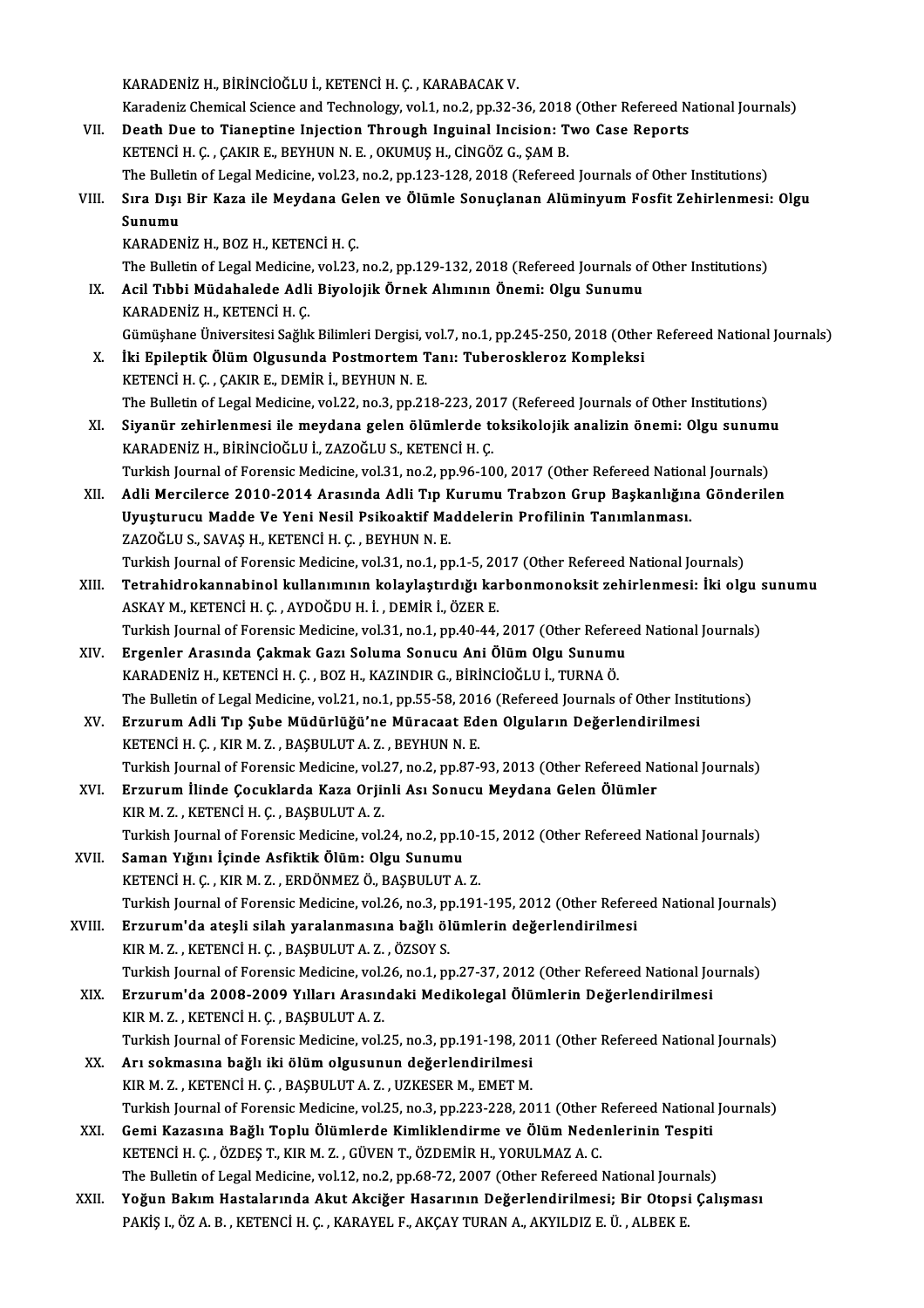TURKISH THORACIC JOURNAL, vol.7, no.1, pp.29-33, 2006 (Other Refereed National Journals)<br>Otonai Olaylarunda Borinatal vo Neonatal Bobok Ölümlerinin Boğarlandirilmesi

XXIII. Otopsi Olgularında Perinatal ve Neonatal Bebek Ölümlerinin Değerlendirilmesi<br>PAKİS I., KARAYEL F., AKCAY TURAN A., KETENCİ H. C., ARICAN N. TURKISH THORACIC JOURNAL, vol.7, no.1, pp.29-33, 2006 (Other F<br>Otopsi Olgularında Perinatal ve Neonatal Bebek Ölümlerini<br>PAKİŞ I., KARAYEL F., AKÇAY TURAN A., KETENCİ H. Ç. , ARICAN N.<br>Turkiye Klinikleri I Feren Ssi Les Me Turkiye Klinikleri J Foren Sci Leg Med., vol.2, no.3, pp.90-95, 2005 (Other Refereed National Journals)

#### Books&Book Chapters

ooks & Book Chapters<br>I. İş Makinesinin Çarpması Sonrasında Devrilen Ağacın Neden Olduğu Travmatik Ölüm: Otopsisi Yapılan<br>Rin İş Kazası Olay Sunumu bir İs Makinesinin Çarpması So<br>İş Makinesinin Çarpması So<br>Bir İş Kazası Olgu Sunumu<br>KETENCİ H.C., REVHAN H İş Makinesinin Çarpmas<br>Bir İş Kazası Olgu Sunur<br>KETENCİ H. Ç. , REYHAN U.<br>in: Atatürk Üniversitesi Tın

Bir İş Kazası Olgu Sunumu<br>KETENCİ H. Ç. , REYHAN U.<br>in: Atatürk Üniversitesi Tıp Fakültesi Adli Tıp Anabilim Dalı 30. Kuruluş Yıldönümü Armağan Kitabı, Editör: Prof.Dr.<br>Ahmet Negih KÖK Yardımcı Editör: Prof.Dr. Mustafa Tal KETENCİ H. Ç. , REYHAN U.<br>in: Atatürk Üniversitesi Tıp Fakültesi Adli Tıp Anabilim Dalı 30. Kuruluş Yıldönümü Armağan Kitabı, Editör: Prof.D<br>Ahmet Nezih KÖK, Yardımcı Editör: Prof.Dr. Mustafa Talip ŞENER, Editor, Atatürk Ü in: Atatürk Ünivers<br>Ahmet Nezih KÖK,<br>pp.543-556, 2021<br>Nitregliserin Fea Ahmet Nezih KÖK, Yardımcı Editör: Prof.Dr. Mustafa Talip ŞENER, Editor, Atatürk Üniversitesi Yayınevi, Erzurun<br>1. 1. Nitrogliserin Esaslı Dinamitin İmhası Esnasında Gerçekleşen Patlama Sonucu Ölüm Olgusu; Otopsi<br>1. Nitrogl

- pp.543-55<br><mark>Nitroglise</mark><br>Bulguları<br>KETENCİ H Nitrogliseri<mark>n</mark><br>Bulguları<br>KETENCİ H. Ç.<br>in: Okularla A
	-

Bulguları<br>KETENCİ H. Ç.<br>in: Olgularla Adli Tıp &amp; Adli Bilimler, DOKGÖZ HALİS, Editor, Akademisyen Kitabevi, Ankara, pp.447-455, 2020<br>Ölümle Sanuslanan Sanaılmış Bobek Sandnamu ; Olsu Sunumu KETENCİ H. Ç.<br>in: Olgularla Adli Tıp &amp; Adli Bilimler, DOKGÖZ HALİS, Editor, Akad<br>III. Ölümle Sonuçlanan Sarsılmış Bebek Sendromu : Olgu Sunumu<br>KETENCİ H. G. SEN M in: Olgularla Adli Tıp &:<br>Ölümle Sonuçlanan !<br>KETENCİ H. Ç. , ŞEN M.<br>in: Olmılarla Adli Tıp &:

III. Ölümle Sonuçlanan Sarsılmış Bebek Sendromu : Olgu Sunumu<br>KETENCİ H. Ç. , ŞEN M.<br>in: Olgularla Adli Tıp &amp; Adli Bilimler, DOKGÖZ HALİS, Editor, Akademisyen Kitabevi, Ankara, pp.143-151, 2020

IV. Cinsel Saldırılar

YORULMAZA.C. ,ŞANYÜZÖ.,KETENCİH.Ç.

Cinsel Saldırılar<br>YORULMAZ A. C. , ŞANYÜZ Ö., KETENCİ H. Ç.<br>in: Yeni Yasalar Çerçevesinde Hekimlerin Hukuki ve Cezai Sorumluluğu, Tıbbi Malpraktis ve Adli Rapor<br>Düzenlenmesi, CETİN CÜRSEL, YORULMAZ ARDULLAH COSKUN, Editor Düzenlenmesi, ÇETİN GÜRSEL, YORULMAZ ABDULLAH COŞKUN, Editor, YELKEN MATBAASI, İstanbul, pp.127-142,<br>2006 in: Ye<mark>r</mark><br>Düzen<br>2006<br>Tıbbi Düzenlenmesi, ÇETİN GÜRSEL, YORULMAZ<br>2006<br>V. Tıbbi Uygulama Hataları ve Bilirkişilik<br>YOBULMAZ A.C., KIBM Z., KETENCİ H.C. 2006<br>Tıbbi Uygulama Hataları ve Bilirkişilik<br>YORULMAZ A. C. , KIR M. Z. , KETENCİ H. Ç.<br>in: Yoni Yeseler Cerseyesinde Hekimlerin H

YORULMAZ A. C. , KIR M. Z. , KETENCİ H. Ç.<br>in: Yeni Yasalar Çerçevesinde Hekimlerin Hukuki ve Cezai Sorumluluğu, Tıbbi Malpraktis ve Adli Rapor Düzenlenmesi., ÇETİN GÜRSEL, YORULMAZ ABDULLAH COŞKUN, Editor, Yelken Matbaası, İstanbul, pp.55-70, 2006

# Duzenienmesi., ÇETIN GÜRSEL, YÜRÜLMAZ ABDULLAH CÜŞKÜN, Editor, Y<br>Refereed Congress / Symposium Publications in Proceedings

- efereed Congress / Symposium Publications in Proceedings<br>I. Hastanede Tedavi Görmekte İken İntihar Eden COVID-19 Olguları<br>ÖZSOY SAYDOCANH GAKETENÇİ HACAÖKMENA ERDOČANM I. Hastanede Tedavi Görmekte İken İntihar Eden COVID-19 Olguları ÖZSOY S., AYDOGAN H. C., KETENCİ H. Ç., GÖKMEN A., ERDOĞAN M. Hastanede Tedavi Görmekte İken İntihar Eden COVID-19 Olguları<br>ÖZSOY S., AYDOGAN H. C. , KETENCİ H. Ç. , GÖKMEN A., ERDOĞAN M.<br>2. Uluslararası18. Ulusal Adli Bilimler Kongresi, Aydın, Turkey, 14 - 17 October 2021<br>Olsu Sunum ÖZSOY S., AYDOGAN H. C. , KETENCİ H. Ç. , GÖKMEN A., ERDOĞAN M.<br>2. Uluslararası18. Ulusal Adli Bilimler Kongresi, Aydın, Turkey, 14 - 17 October 2<br>II. Olgu Sunumu:Tetanoz ön tanısı ile takibe alınan bir bağımlılık öyküsü<br>A
- 2. Uluslararası18. Ulusal Adli Bilimler Kongresi, Aydın, Turkey, 14 1.<br>Olgu Sunumu:Tetanoz ön tanısı ile takibe alınan bir bağımlılı<br>ALTUNÇEKİÇ YILDIRIM A., YAŞAR TEKE H., COŞKUN İ., KETENCİ H. Ç.<br>2. Uluslararası Tursa A Olgu Sunumu:Tetanoz ön tanısı ile takibe alınan bir bağımlılık öyküsü<br>ALTUNÇEKİÇ YILDIRIM A., YAŞAR TEKE H., COŞKUN İ., KETENCİ H. Ç.<br>3. Uluslararası Turaz Adli Bilimler, Adli Tıp ve Patoloji Kongresi, Baku, Azerbaijan, 8 ALTUNÇEKİÇ YILDIRIM A., YAŞAR TEKE H., COŞKUN İ., KETENCİ H. Ç.<br>3. Uluslararası Turaz Adli Bilimler, Adli Tıp ve Patoloji Kongresi, Baku, Azerbaijan, 8 - 12 September<br>III. Belge Üzerindeki Mermi Çekirdeği Defektinden E
- III. Belge Üzerindeki Mermi Çekirdeği Defektinden Elde Edilen DNA İle Aydınlatılan Cinayet<br>KETENCİH.Ç., REYHANU. Belge Üzerindeki Mermi Çekirdeği Defektinden Elde Edilen DN.<br>KETENCİ H. Ç. , REYHAN U.<br>3. Ulusal Adli Belge İnceleme Kongresİ, Trabzon, Turkey, 05 June 2021<br>Sussessful Manasamant of Sayana Varanamil Qyardasa with VA

- IV. Successful Management of Severe Verapamil Overdose with VA-ECMO ÖZER V., KÜÇÜK O. A., GÜVEN K. Y., KETENCİ H. Ç., ŞAHİN A., KAZZİ Z. 3. Ulusal Adli Belge İnceleme Kongresİ, Trabzon, Turkey, 05 June 2021<br>Successful Management of Severe Verapamil Overdose with V/<br>ÖZER V., KÜÇÜK O. A. , GÜVEN K. Y. , KETENCİ H. Ç. , ŞAHİN A., KAZZİ Z.<br>MENATOY (Middle Fast Successful Management of Severe Verapamil Overdose with VA-ECMO<br>ÖZER V., KÜÇÜK O. A. , GÜVEN K. Y. , KETENCİ H. Ç. , ŞAHİN A., KAZZİ Z.<br>MENATOX (Middle East North African Clinical Toxicology Association) Conference 2021, O ÖZER V., KÜÇ<br>MENATOX (M<br>March 2021<br>Ingestion ei MENATOX (Middle East North African Clinical Toxicology Association) Conference 2021, ONLI<br>March 2021<br>V. Ingestion of Unknowns Seeds Can Cause Fatality: The Case Series of Ricin Toxicity<br>ÖZER V. TASCLKARACÖL S. KETENCU H.C.
- March 2021<br>Ingestion of Unknowns Seeds Can Cause Fatality: The C.<br>ÖZER V., TAŞÇI KARAGÖL Ş., KETENCİ H. Ç. , ŞAHİN A., KAZZİ Z.<br>MENATOY (Middle Fast Narth Afrisan Clinisal Teviselegy Asses V. Ingestion of Unknowns Seeds Can Cause Fatality: The Case Series of Ricin Toxicity<br>ÖZER V., TAŞÇI KARAGÖL Ş., KETENCİ H. Ç. , ŞAHİN A., KAZZİ Z.<br>MENATOX (Middle East North African Clinical Toxicology Association) Confere ÖZER<br>MEN.<br>2021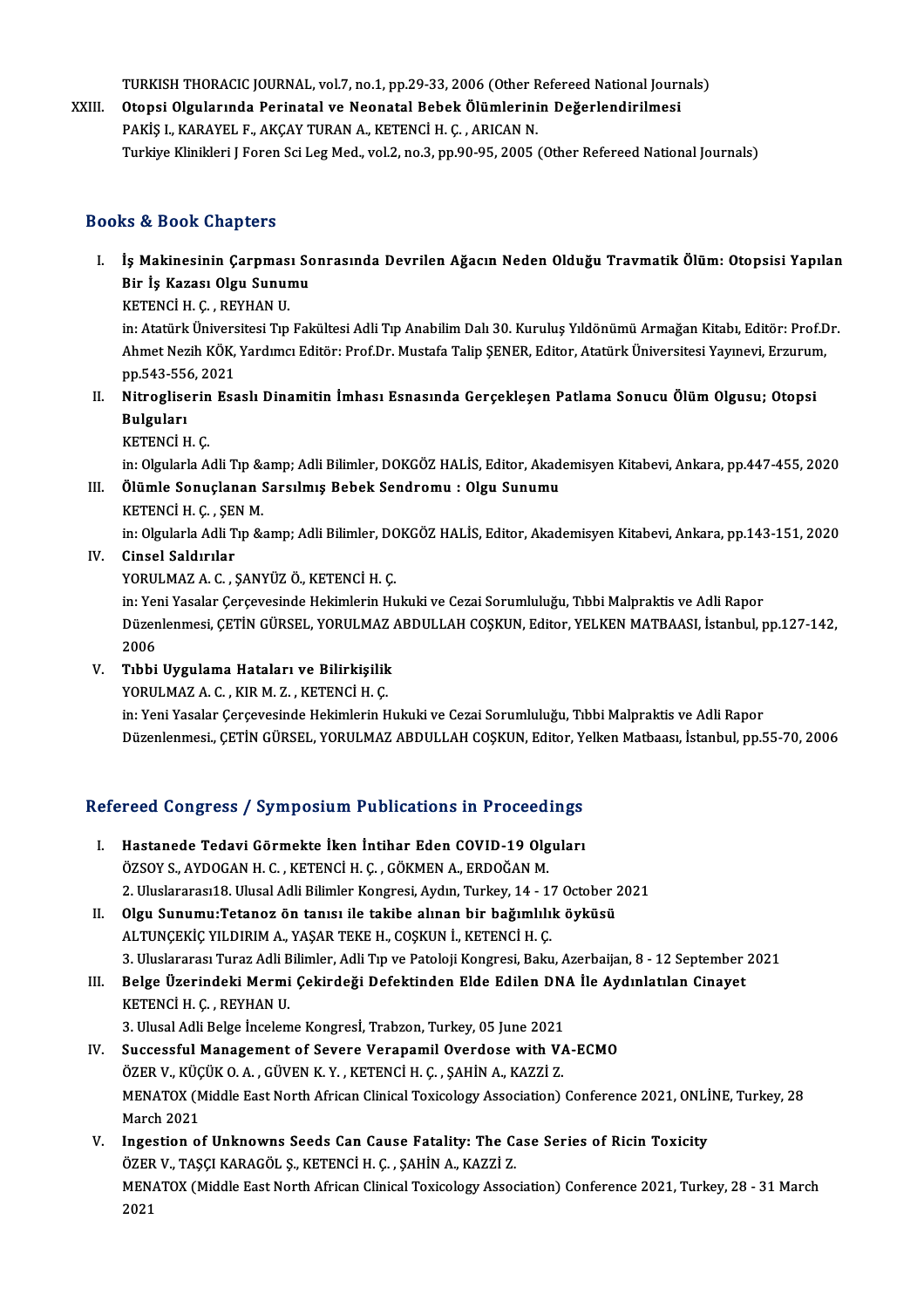| VI.    | Kalsiyum Kanal Bloker Zehirlenmesinde Geç Dönem Gelişen İlaca Dirençli Şok ve Erken ECMO                                                                      |
|--------|---------------------------------------------------------------------------------------------------------------------------------------------------------------|
|        | Tedavisinin Başarısı                                                                                                                                          |
|        | ÖZER V., KÜÇÜK O. A., GÜVEN K. Y., KETENCİ H. Ç., ŞAHİN A.                                                                                                    |
|        | 7th Intercontinental Emergency Medicine Congress, 7th International Critical Care and Emergency Medicine                                                      |
|        | Congress, Antalya, Turkey, 12 November 2020                                                                                                                   |
| VII.   | Oduncu Ölümlerinin Değerlendirilmesi: Retrospektif Otopsi Çalışması                                                                                           |
|        | KETENCİ H. Ç., BOZ H., ÜSTÜNDAĞ M. G., BEYHUN N. E.                                                                                                           |
|        | 1. Uluslararası17. Ulusal Adli Bilimler Kongresi, 12 November 2020                                                                                            |
| VIII.  | Sentetik Kannabinoid İlişkili Ölümlerde Organ Patolojileri Otopsi Çalışması,<br>KETENCI H. Ç.                                                                 |
|        | International Asian Congress on Contemporary Sciences-4, Baku, Azerbaijan, 26 - 28 May 2020                                                                   |
| IX.    | Suda Boğulmaya Bağlı Ölümler: Retrospektif Otopsi Çalışması                                                                                                   |
|        | BEYHUN N. E., KETENCİ H. Ç., ÜSTÜNDAĞ M. G., AĞRALI GÜNDOĞMUŞ C., TOPBAŞ M., BOZ H.                                                                           |
|        | 3. International Water and Health Congress, 12 - 15 November 2019                                                                                             |
| X.     | Bir Devlet Hastanesinde Yapılan Matematiksel Bir Çalışma Modelinden Adli Tıp Uzmanı İstihdamına                                                               |
|        | Güncel Bir Bakış                                                                                                                                              |
|        | KETENCİ H. Ç., ALBEK E., ALTAŞ D., ÇİLİNGİRTÜRK A. M.                                                                                                         |
|        | 16. Adli Bilimler Kongresi, İzmir, Turkey, 04 April 2019                                                                                                      |
| XI.    | Yangın İlişkili Ölümlerin Değerlendirilmesi                                                                                                                   |
|        | AYDOĞDU H. İ., KETENCİ H. Ç., ASKAY M., KIRCI G. S., BOZ H., ÖZER E.                                                                                          |
|        | 16. Adli Bilimler Kongresi, İzmir, Turkey, 4 - 07 April 2019                                                                                                  |
| XII.   | Suda boğulmayla sonuçlanan trafik kazaları                                                                                                                    |
|        | KETENCİ H. Ç., ALTINOK M., ÖZSOY S.                                                                                                                           |
|        | 16. Ulusal Adli Tıp Günleri, Antalya, Turkey, 24 - 28 October 2018                                                                                            |
| XIII.  | Trabzon'da otopsisi yapılan iş kazası ölümleri                                                                                                                |
|        | BOZ H., KETENCİ H. Ç., DEMİR İ., AYDOĞDU H. İ., ASKAY M., ÖZER E., BEYHUN N. E.                                                                               |
|        | 16. Ulusal Adli Tıp Günleri, Antalya, Turkey, 24 - 28 October 2018                                                                                            |
| XIV.   | Doğu Karadeniz Bölgesi'nde "Patpat" kazası sonucunda meydana gelen ölümlerin değerlendirilmesi<br>KETENCİ H. Ç., ALTINOK M., ÖZSOY S., ÇELİK M., BEYHUN N. E. |
|        | 16. Ulusal Adli Tıp Günleri, Antalya, Turkey, 24 - 28 October 2018                                                                                            |
| XV.    | Drugs Detected in Adolescents According to the Datas of Trabzon Branch of Council of Forensic                                                                 |
|        | Medicine (2015-2017)                                                                                                                                          |
|        | KARADENİZ H., KETENCİ H. Ç.                                                                                                                                   |
|        | 3. International Congress on Child Protection, Ordu, Turkey, 30 September - 03 October 2018                                                                   |
| XVI.   | Evaluation of Deaths Between Ages of 1-18 Whose Autopsies were Done in Trabzon                                                                                |
|        | KETENCI H. Ç. , BOZ H., ŞEN M., KARADENIZ H., BEYHUN N. E.                                                                                                    |
|        | 3. International Congress on Child Protection, Ordu, Turkey, 30 September - 03 October 2018                                                                   |
| XVII.  | Trabzon'da Otopsisi Yapılan Yıldırım Çarpmasına Bağlı Ölümler                                                                                                 |
|        | ALTINOK M., KETENCİ H. Ç., ÇAKIR E.<br>15. Adli Bilimler Kongresi, Antalya, Turkey, 12 March 2018                                                             |
| XVIII. | Evaluation Of The Autopsy Cases Carbon Monoxide Poisoning In Trabzon Between 2009-2016                                                                        |
|        | KARADENİZ H., KETENCİ H. Ç., BOZ H., BEYHUN N. E.                                                                                                             |
|        | 17. Uluslararası Doğu Akdeniz Aile Hekimliği Kongresi, 10 - 13 May 2018                                                                                       |
| XIX.   | Kara Avcılığı Sırasında Meydana Gelen Ölümler                                                                                                                 |
|        | ÖZSOY S., KETENCİ H. Ç.                                                                                                                                       |
|        | 15. Adli Bilimler Kongresi, Antalya, Turkey, 12 - 15 March 2018, pp.86                                                                                        |
| XX.    | Ölümle Sonuçlanan Alüminyum Fosfit Zehirlenmesi: Olgu Sunumu,                                                                                                 |
|        | KARADENİZ H., BOZ H., KETENCİ H. Ç.                                                                                                                           |
|        | International Eurasian Conference On Biological And Chemical Sciences, 26 - 27 April 2018                                                                     |
| XXI.   | Amatör Balıkçı Ölümleri,                                                                                                                                      |
|        | KETENCI H. Ç., ÖZSOY S.                                                                                                                                       |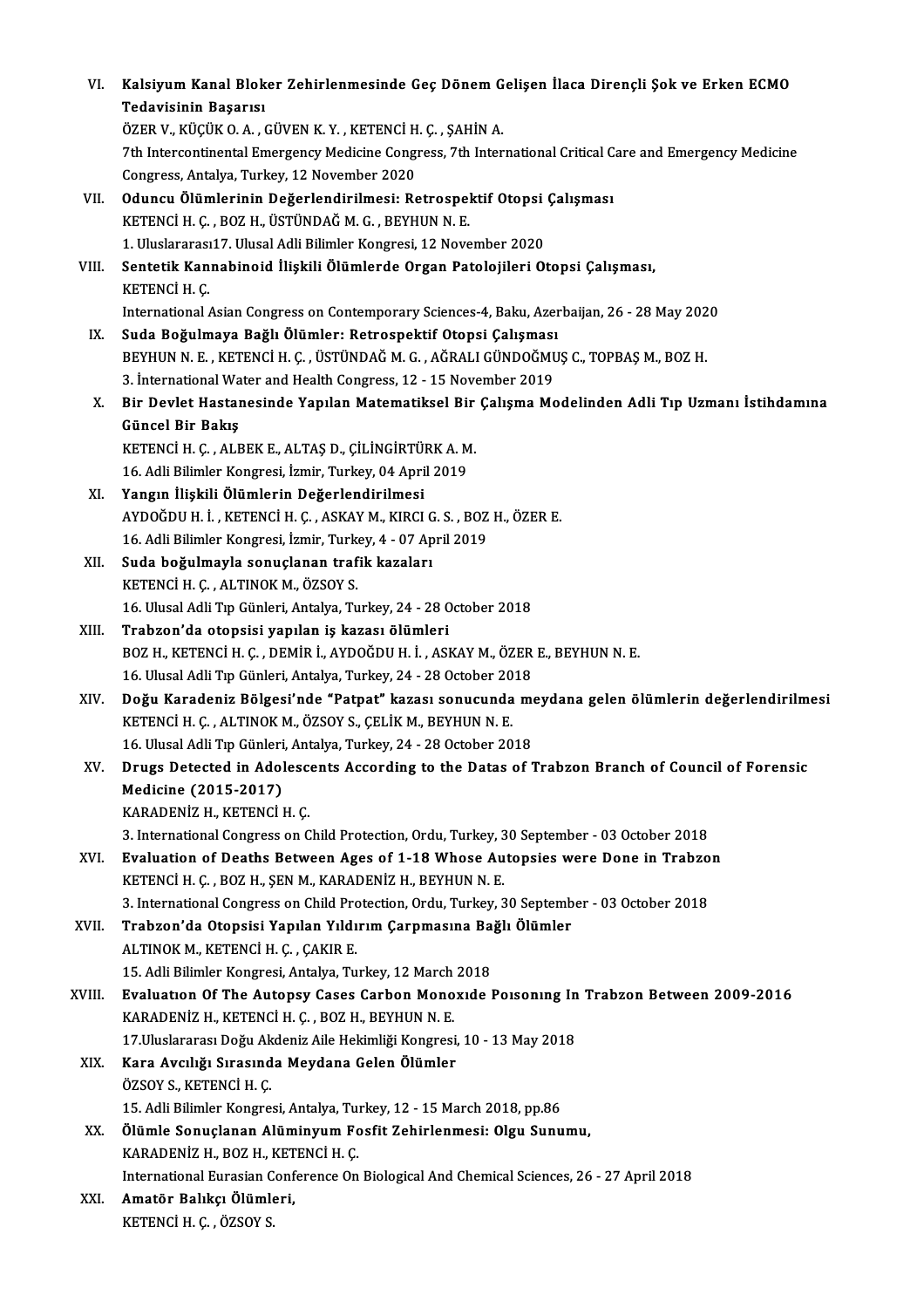15. Adli Bilimler Kongresi, Antalya, Turkey, 12 - 15 March 2018 15. Adli Bilimler Kongresi, Antalya, Turkey, 12 - 15 March 2018<br>XXII. Acil Tıbbi Müdahalede Adli Biyolojik Örnek Alımının Önemi: Olgu Sunumu<br>KARADENİZ H. KETENÇİ H.C 15. Adli Bilimler Kongresi, Ant<br>Acil Tıbbi Müdahalede Adli<br>KARADENİZ H., KETENCİ H. Ç.<br>15. Adli Bilimler Kongresi, Ant Acil Tıbbi Müdahalede Adli Biyolojik Örnek Alımının Öne<br>KARADENİZ H., KETENCİ H. Ç.<br>15. Adli Bilimler Kongresi, Antalya, Turkey, 12 - 15 March 2018<br>Cesuk istismenunu engellenmesi sünesinde Trebren Adli KARADENİZ H., KETENCİ H. Ç.<br>15. Adli Bilimler Kongresi, Antalya, Turkey, 12 - 15 March 2018<br>XXIII. Çocuk istismarının engellenmesi sürecinde Trabzon Adli Tıp Grup Başkanlığının Bölgesel Rolü<br>KETENCİ H. C 15. Adli Bilimler Kongresi, Antalya, Turkey, 12 - 15 March 2018<br>Çocuk istismarının engellenmesi sürecinde Trabzon Adli Tıp Grup Başkanlığının Bölge<br>KETENCİ H. Ç.<br>Çocuk Hamileler ve Çocuk Destek Merkezleri Sempozyumu, Trabz Çocuk istismarının engellenmesi sürecinde Trabzon Adli Tıp Grup Başkanlığının Bölge:<br>KETENCİ H. Ç.<br>Çocuk Hamileler ve Çocuk Destek Merkezleri Sempozyumu, Trabzon, Turkey, 13 - 14 March 2018<br>A desarintian of the profile of XXIV. A description of the profile of narcotics and newgeneration psychoactive substances sent by the Cocuk Hamileler ve Cocuk Destek Merkezleri Sempozyumu, Trabzon, Turkey, 13 - 14 March 2018<br>A description of the profile of narcotics and new generation psychoactive substances sent by the<br>judical authorities to the council A des<br>judica<br>2014<br>z^z^ judical authorities to the council of forensic m<br>2014<br>ZAZOĞLU S., SAVAŞ H., KETENCİ H. Ç. , BEYHUN N. E.<br>4Eth International MEDICUEM Congress, 12, 15 Sen 2014<br>ZAZOĞLU S., SAVAŞ H., KETENCİ H. Ç. , BEYHUN N. E.<br>45th International MEDICHEM Congress, 13 - 15 September 2017 XXV. Synthetic cannabinoids detected in biological samples: Six case reports 45th International MEDICHEM Congress, 13 - 15 September 2017<br>Synthetic cannabinoids detected in biological samples: Six case reports<br>SAVAŞ H., KETENCİ H. Ç. , COŞKUN Ş., TURNA Ö., ÇAKIROĞLU F., BAYRAK H. E. , KARABACAK V., Synthetic cannabinoids detected in biological samples: Six<br>SAVAŞ H., KETENCİ H. Ç. , COŞKUN Ş., TURNA Ö., ÇAKIROĞLU F., BA<br>45th International MEDICHEM Congress, 13 - 15 September 2017<br>Kandiyak Penetresyana Saban Olan Ey Ka SAVAŞ H., KETENCİ H. Ç. , COŞKUN Ş., TURNA Ö., ÇAKIROĞLU F., BAYRAK H. 1<br>45th International MEDICHEM Congress, 13 - 15 September 2017<br>XXVI. Kardiyak Penetrasyona Sebep Olan Ev Kazası Sonucu Ölüm Olgusu<br>AVDOĞDU H. İ. KETENC 45th International MEDICHEM Congress, 13 - 15 September 2017<br>Kardiyak Penetrasyona Sebep Olan Ev Kazası Sonucu Ölüm<br>AYDOĞDU H. İ. , KETENCİ H. Ç. , BOZ H., KIRCI G. S. , ÖZER E.<br>14. Adli Bilimler Kongresi, İzmir, Turkey, 1 Kardiyak Penetrasyona Sebep Olan Ev Kazası Sonucu Ölüm Olgusu XXVII. Doğu Karadeniz Bölgesinde uyuşturucu madde kullanımının değerlendirilmesi (2010-2013) 14. Adli Bilimler Kongresi, İzmir, Turkey, 14 May 2017<br>Doğu Karadeniz Bölgesinde uyuşturucu madde kullanım<br>KARADENİZ H., BİRİNCİOĞLU İ., KETENCİ H. Ç. , KARABACAK V.<br>14. Adli Bilimler Kongresi, İsmir Turkey, 11., 14 Mey 20 Doğu Karadeniz Bölgesinde uyuşturucu madde kulla<br>KARADENİZ H., BİRİNCİOĞLU İ., KETENCİ H. Ç. , KARABACA<br>14. Adli Bilimler Kongresi, İzmir, Turkey, 11 - 14 May 2017<br>Hawıan İliskili Ölümlerı Trahren'da Otonsisi Yapılan 14. Adli Bilimler Kongresi, İzmir, Turkey, 11 - 14 May 2017<br>XXVIII. Hayvan İlişkili Ölümler: Trabzon'da Otopsisi Yapılan Olguların Değerlendirilmesi, 14. Adli Bilimler Kongresi, İzmir, Turkey, 11 - 14 May 2017<br>Hayvan İlişkili Ölümler: Trabzon'da Otopsisi Yapılan Olguları<br>KETENCİ H. Ç. , BEYHUN N. E. , BOZ H., KIRCI G. S. , ÖZER E., BÜYÜK Y.<br>14. Adli Bilimler Kongresi, İ Hayvan İlişkili Ölümler: Trabzon'da Otopsisi Yapılan<br>KETENCİ H. Ç. , BEYHUN N. E. , BOZ H., KIRCI G. S. , ÖZER E.,<br>14. Adli Bilimler Kongresi, İzmir, Turkey, 11 - 14 May 2017<br>Komplikasyon mu? Malpraktis mi KETENCİ H. Ç. , BEYHUN N. E. , BOZ H.,<br>14. Adli Bilimler Kongresi, İzmir, Turk<br>XXIX. Komplikasyon mu? Malpraktis mi 14. Adli Bilimler Kongresi, İzmir, Turkey, 11 - 14 May 2017<br>Komplikasyon mu? Malpraktis mi<br>KETENCİ H. Ç. RecepTayyipErdoğanÜniversitesi3.UlusalTıpÖğrenciKongresi,Rize,Turkey,28 -29April2017 XXX. Nadir Bir Spontan Pnömotoraks Olgusu Recep Tayyip Erdoğan Üniversitesi 3. Ulusal Tıp Öğrenci Kongresi, Rize, Turkey, 28 - 2<br>Nadir Bir Spontan Pnömotoraks Olgusu<br>BOZ H., KETENCİ H. Ç. , ATLEN R., KARATAŞ M., OKUMUŞ H., ASKAY M., AYDOĞDU H. İ.<br>Divriği Adli Bili Nadir Bir Spontan Pnömotoraks Olgusu<br>BOZ H., KETENCİ H. Ç. , ATLEN R., KARATAŞ M., OKUMUŞ H., ,<br>Divriği Adli Bilimler Günleri, Sivas, Turkey, 3 - 05 June 2016<br>Bengediagenin Yokeynluk Sendremunun Cege Ehliyet BOZ H., KETENCİ H. Ç. , ATLEN R., KARATAŞ M., OKUMUŞ H., ASKAY M., AYDOĞDU H. İ.<br>Divriği Adli Bilimler Günleri, Sivas, Turkey, 3 - 05 June 2016<br>XXXI. Benzodiazepin Yoksunluk Sendromunun Ceza Ehliyetine Etkisi: Olgu Sunumu<br>

- Divriği Adli Bilimler Günleri, Sivas, Turkey, 3 05 June 2016<br>Benzodiazepin Yoksunluk Sendromunun Ceza Ehliyetine Etkisi: Olgu Sunumu<br>OKUMUŞ H., ASKAY M., AYDOĞDU H. İ. , KIRCI G. S. , BİRİNCİOĞLU İ., KETENCİ H. Ç. , ÖZER Benzodiazepin Yoksunluk Sendromunun Ceza Ehliyet<br>OKUMUŞ H., ASKAY M., AYDOĞDU H. İ. , KIRCI G. S. , BİRİNCİC<br>Divriği Adli Bilimler Günleri, Sivas, Turkey, 3 - 05 June 2016<br>Tarihteki Bilinen En Küşük Anna Lina Medine OKUMUŞ H., ASKAY M., AYDOĞDU H. İ. , KIRCI G. S. , I<br>Divriği Adli Bilimler Günleri, Sivas, Turkey, 3 - 05 Jur<br>XXXII. Tarihteki Bilinen En Küçük Anne Lina Medina<br>AYDOĞDU H. İ. OKUMUS H. KÜÇÜ G. S. ASKAY M. I
- Divriği Adli Bilimler Günleri, Sivas, Turkey, 3 05 June 2016<br>Tarihteki Bilinen En Küçük Anne Lina Medina<br>AYDOĞDU H. İ. , OKUMUŞ H., KIRCI G. S. , ASKAY M., KETENCİ H. Ç. , ÖZER E.<br>Divriği Adli Bilimler Günleri, Sivas Tur Tarihteki Bilinen En Küçük Anne Lina Medina<br>AYDOĞDU H. İ. , OKUMUŞ H., KIRCI G. S. , ASKAY M., KETENCİ<br>Divriği Adli Bilimler Günleri, Sivas, Turkey, 3 - 05 June 2016<br>Fazea: Takpisyeninin Hatasyıla Yüksek Der İlas Kullar AYDOĞDU H. İ. , OKUMUŞ H., KIRCI G. S. , ASKAY M., KETENCİ H. Ç. , ÖZER E.<br>Divriği Adli Bilimler Günleri, Sivas, Turkey, 3 - 05 June 2016<br>XXXIII. Eczacı Teknisyeninin Hatasıyla Yüksek Doz İlaç Kullanımı Sonucu Gelişen
- Divriği Adli Bilimler Günleri, Sivas, Turkey, 3 05 June 2016<br>Eczacı Teknisyeninin Hatasıyla Yüksek Doz İlaç Kulla<br>Tıbbi Açıdan Değerlendirilmesi Eczacı Teknisyeninin Hatasıyla Yüksek Doz İlaç Kullanımı Sonucu Geliş<br>Tıbbi Açıdan Değerlendirilmesi<br>ASKAY M., OKUMUŞ H., AYDOĞDU H. İ. , KETENCİ H. Ç. , BİRİNCİOĞLU İ., ÖZER E.<br>Divriği Adli Bilimler Günleri, Siyas Turkey,

ASKAY M., OKUMUŞ H., AYDOĞDU H. İ. , KETENCİ H. Ç. , BİRİNCİOĞLU İ., ÖZER E.<br>Divriği Adli Bilimler Günleri, Sivas, Turkey, 3 - 05 June 2016

- ASKAY M., OKUMUŞ H., AYDOĞDU H. İ. , KETENCİ H. Ç.<br>Divriği Adli Bilimler Günleri, Sivas, Turkey, 3 05 June<br>XXXIV. Öldürme Tutkusu: 216 Kesici-Delici Alet Yarası Divriği Adli Bilimler Günleri, Sivas<br>Öldürme Tutkusu: 216 Kesici<br>KIR M. Z. , KETENCİ H. Ç. , BOZ H.<br>12. Adli Bilimler Kongresi, Muğla Öldürme Tutkusu: 216 Kesici-Delici Alet Yarası<br>KIR M. Z. , KETENCİ H. Ç. , BOZ H.<br>13. Adli Bilimler Kongresi, Muğla, Turkey, 27 - 30 April 2016<br>Servikal Traymaya Bağlı İlgine Bir Ölüm KIR M. Z. , KETENCİ H. Ç. , BOZ H.<br>13. Adli Bilimler Kongresi, Muğla, Turkey, 27 -<br>XXXV. Servikal Travmaya Bağlı İlginç Bir Ölüm<br>17. KETENCİ H. C. ATLEN B
- 13. Adli Bilimler Kongresi, Muğla, Tu<br>Servikal Travmaya Bağlı İlginç I<br>KIR M. Z. , KETENCİ H. Ç. , ATLEN R.<br>12. Adli Bilimler Kongresi, Muğla Tı 13. Servikal Travmaya Bağlı İlginç Bir Ölüm<br>13. Adli Bilimler Kongresi, Muğla, Turkey, 27 - 30 April 2016 KIR M. Z. , KETENCİ H. Ç. , ATLEN R.<br>13. Adli Bilimler Kongresi, Muğla, Turkey, 27 - 30 Apr<br>XXXVI. Üç Tekerlekli Araç Kazasına Bağlı Ölüm Olgusu<br>ERTENCİ H. G. KIR M. Z. ATLEN R. ÖZSOV S
- 13. Adli Bilimler Kongresi, Muğla, Turkey, 27 -<br>Üç Tekerlekli Araç Kazasına Bağlı Ölüm (<br>KETENCİ H. Ç. , KIR M. Z. , ATLEN R., ÖZSOY S.<br>12. Adli Bilimler Kongresi Muğla Turkey, 27 Üç Tekerlekli Araç Kazasına Bağlı Ölüm Olgusu<br>KETENCİ H. Ç. , KIR M. Z. , ATLEN R., ÖZSOY S.<br>13. Adli Bilimler Kongresi, Muğla, Turkey, 27 - 30 April 2016<br>Enilangi Öylüsü Olan İlzi Ani Ölüm Olgusunda Bastman KETENCİ H. Ç. , KIR M. Z. , ATLEN R., ÖZSOY S.<br>13. Adli Bilimler Kongresi, Muğla, Turkey, 27 - 30 April 2016<br>XXXVII. Epilepsi Öyküsü Olan İki Ani Ölüm Olgusunda Postmortem Tanı Tuberoskleroz<br>VETENCİ H. G. GAKIR E. DEMİ
- 13. Adli Bilimler Kongresi, Muğla, Turkey, 27 30<br>Epilepsi Öyküsü Olan İki Ani Ölüm Olgusun<br>KETENCİ H. Ç. , ÇAKIR E., DEMİR İ., BEYHUN N. E.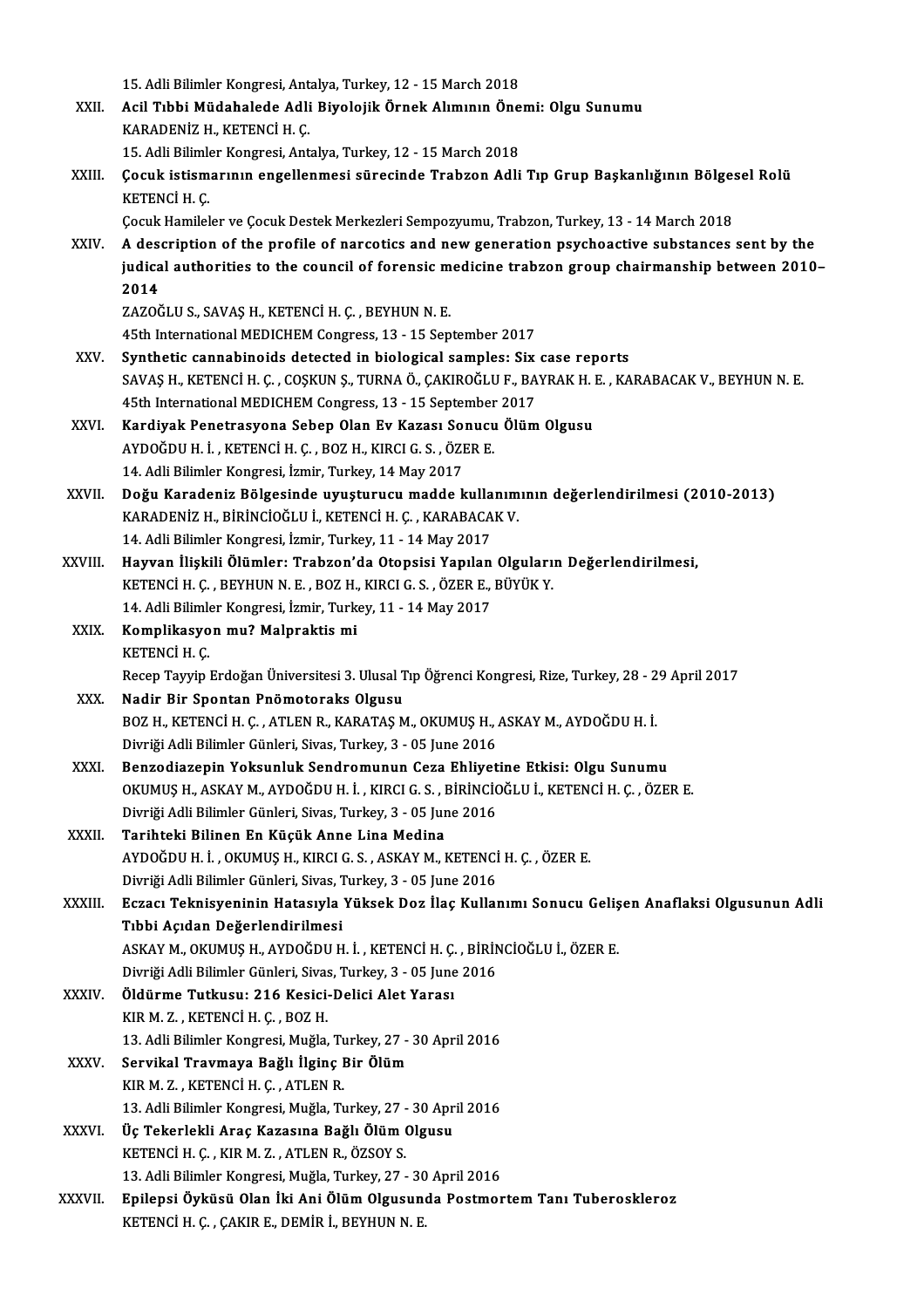13. Adli Bilimler Kongresi, Muğla, Turkey, 27 - 30 April 2016 XXXVIII. Ergenler Arasında Çakmak Gazı Soluma Sonucu Ani Ölüm: Olgu Sunumu 13. Adli Bilimler Kongresi, Muğla, Turkey, 27 - 30 April 2016<br>Ergenler Arasında Çakmak Gazı Soluma Sonucu Ani Ölüm: Olgu Sunum<br>KARADENİZ H., KETENCİ H. Ç. , BOZ H., KAZINDIR G., BİRİNCİOĞLU İ., TURNA Ö.<br>12. Adli Bilimler K Ergenler Arasında Çakmak Gazı Soluma Sonucu Ani Öl<br>KARADENİZ H., KETENCİ H. Ç. , BOZ H., KAZINDIR G., BİRİNCİ<br>13. Adli Bilimler Kongresi, Muğla, Turkey, 27 - 30 April 2016<br>Otangida Tanısı Kanulan "Kartaganan Sondromu": Bir KARADENİZ H., KETENCİ H. Ç. , BOZ H., KAZINDIR G., BİRİNCİOĞLU İ., TURNA<br>13. Adli Bilimler Kongresi, Muğla, Turkey, 27 - 30 April 2016<br>XXXIX. Otopside Tanısı Konulan "Kartagener Sendromu": Bir Olgu Sunumu<br>ATLEN B. KETENCİ 13. Adli Bilimler Kongresi, Muğla, Turkey, 27 - 30 April 2016<br>Otopside Tanısı Konulan "Kartagener Sendromu": Bir Olgu Sunur<br>ATLEN R., KETENCİ H. Ç. , BOZ H., ÇAKIR E., KÜÇÜK C., DEMİR İ., KÜÇÜK P.<br>12. Adli Bilimler Kongres Otopside Tanısı Konulan "Kartagener Sendromu": Bir<br>ATLEN R., KETENCİ H. Ç. , BOZ H., ÇAKIR E., KÜÇÜK C., DEMİR<br>13. Adli Bilimler Kongresi, Muğla, Turkey, 27 - 30 April 2016<br>Siyanür Zahirlanmasi, Olgu Sunumu ATLEN R., KETENCİ H. Ç. , BOZ H., ÇAKIR<br>13. Adli Bilimler Kongresi, Muğla, Turkey,<br>XL. Siyanür Zehirlenmesi, Olgu Sunumu<br>KARADENİZ H. RİRİNCİQĞLLLİ, ZAZQĞLL 13. Adli Bilimler Kongresi, Muğla, Turkey, 27 - 30 April 2016<br>Siyanür Zehirlenmesi, Olgu Sunumu<br>KARADENİZ H., BİRİNCİOĞLU İ., ZAZOĞLU S., KETENCİ H. C. Siyanür Zehirlenmesi, Olgu Sunumu<br>KARADENİZ H., BİRİNCİOĞLU İ., ZAZOĞLU S., KETENCİ F<br>13.Adli Bilimler Kongresi, Muğla, Turkey, 27 April 2016<br>Huyeturyay İnteksikesyeny Senyay Ölen Olsulery KARADENİZ H., BİRİNCİOĞLU İ., ZAZOĞLU S., KETENCİ H. Ç.<br>13.Adli Bilimler Kongresi, Muğla, Turkey, 27 April 2016<br>XLI. Uyuşturucu İntoksikasyonu Sonucu Ölen Olguların Değerlendirilmesi<br>KETENCİ H. G. REVHAN II. KARADENİZ 13.Adli Bilimler Kongresi, Muğla, Turkey, 2'.<br>Uyuşturucu İntoksikasyonu Sonucu Öl<br>KETENCİ H. Ç. , REYHAN U., KARADENİZ H.<br>16.Adli Bilimler Kongresi, İsmir, Turkey, 04. Uyuşturucu İntoksikasyonu Sonucu Ölen Olguları<br>KETENCİ H. Ç. , REYHAN U., KARADENİZ H.<br>16.Adli Bilimler Kongresi, İzmir, Turkey, 04 April 2019<br>Celeseğin Hekimleri Bu Tehlikenin Ferkunda M.2 KETENCİ H. Ç. , REYHAN U., KARADENİZ H.<br>16.Adli Bilimler Kongresi, İzmir, Turkey, 04 April 2019<br>XLII. Geleceğin Hekimleri Bu Tehlikenin Farkında Mı? BEYHUN N.E., ÇANG., TOPBAŞM., ÇANKAYA S., KETENCİH. Ç. Geleceğin Hekimleri Bu Tehlikenin Farkında Mı?<br>BEYHUN N. E. , ÇAN G., TOPBAŞ M., ÇANKAYA S., KETENCİ H. Ç.<br>8. Ulusal Halk Sağlığı Kongresi, Konya, Turkey, 5 - 09 October 2015<br>The Belstienshin between Self Iniunieus Behsien BEYHUN N. E. , ÇAN G., TOPBAŞ M., ÇANKAYA S., KETENCİ H. Ç.<br>8. Ulusal Halk Sağlığı Kongresi, Konya, Turkey, 5 - 09 October 2015<br>XLIII. The Relationship between Self-Injurious Behaior and Manner of Death<br>ÖZSOV S. YASAR The Relationship between Self-Injurious Behaior and Manner of Death<br>ÖZSOY S., YASAR TEKE H., DALGIC M., KETENCİ H. C. , GÖK E., KARBEYAZ K., İREZ A., AKYOL M. The Relationship between Self-Injurious Behaior and Manner of Death<br>ÖZSOY S., YAŞAR TEKE H., DALGIÇ M., KETENCİ H. Ç. , GÖK E., KARBEYAZ K., İREZ A., AKYOL M.<br>International Scholarly and Scientific RescarchInnovation waset XLIV. Fatal Poisoning of childhood in Trabzon (Turkey). International Scholarly and Scientific RescarchInnovation waset.org, Lon<br>Fatal Poisoning of childhood in Trabzon (Turkey).<br>KARADENİZ H., BİRİNCİOĞLU İ., TURNA Ö., KETENCİ H. Ç. , BEYHUN N. E.<br>1th international congressWerk 1th international congressWorkshop of Forensic Toxicology, 29 - 30 November 2014<br>An aslan syndrome case with an unexpected cause of death. KARADENİZ H., BİRİNCİOĞLU İ., TURNA Ö., KETENCİ H. Ç. , BEYHUN N. E.<br>1th international congressWorkshop of Forensic Toxicology, 29 - 30 Nov<br>XLV. An aslan syndrome case with an unexpected cause of death. 1th international congressWorkshop of Forensic Toxicolo<br>An aslan syndrome case with an unexpected cause<br>OKUMUŞ H., KETENCİ H. Ç. , DEMİR İ., KIR M. Z. , ASLAN Y.<br>The 9th Annual Meeting of The Balsan Asademy of Forens An aslan syndrome case with an unexpected cause of death.<br>OKUMUŞ H., KETENCİ H. Ç. , DEMİR İ., KIR M. Z. , ASLAN Y.<br>The 9th Annual Meeting of The Balcan Academy of Forensic Sciences, İstanbul, Turkey, 12 - 15 July 2013<br>Dea OKUMUŞ H., KETENCİ H. Ç. , DEMİR İ., KIR M. Z<br>The 9th Annual Meeting of The Balcan Acader<br>XLVI. Death due to inguinal tianeptine misuse<br>EXETENCI H. G. PEYUIN N. E. OKUMUS H. KU The 9th Annual Meeting of The Balcan Academy of Forensic Sciences, İstanbul, Tu:<br>Death due to inguinal tianeptine misuse<br>KETENCİ H. Ç. , BEYHUN N. E. , OKUMUŞ H., KIR M. Z. , ÇAKIR E., BOZ H., CİNGÖZ G.<br>The 9th Annual Meet Death due to inguinal tianeptine misuse<br>KETENCİ H. Ç. , BEYHUN N. E. , OKUMUŞ H., KIR M. Z. , ÇAKIR E., BOZ H., CİNGÖZ G.<br>The 9th Annual Meeting of The Balcan Academy of Forensic Sciences, İstanbul, Turkey, 12 - 15 July 20 KETENCI H. Ç. , BEYHUN N. E. , OKUMUŞ H., KIR M. Z. , ÇAKIR E., BOZ H., CINGÖZ G.<br>The 9th Annual Meeting of The Balcan Academy of Forensic Sciences, İstanbul, Tu:<br>XLVII. Buz saçaklarına bağlı ölüm: Olgu sunumu. The 9th Annual Meeting of The Balcan Academy of Forensic Sci<br>Buz saçaklarına bağlı ölüm: Olgu sunumu.<br>KIR M. Z., KARABAĞ G., KETENCİ H. Ç., ANCI Y., HEKİMOĞLU Y.<br>10. Adli Bilimler Kongresi, İstanbul Turkey, 22., 24 Nevembe KIR M. Z. , KARABAĞ G., KETENCİ H. Ç. , ANCI Y., HEKİMOĞLU Y.<br>10. Adli Bilimler Kongresi, İstanbul, Turkey, 22 - 24 November 2012 KIR M. Z. , KARABAĞ G., KETENCİ H. Ç. , ANCI Y., HEKİMOĞLU Y.<br>10. Adli Bilimler Kongresi, İstanbul, Turkey, 22 - 24 November 2012<br>XLVIII. Tanı Atlamanın adli Sorumluluğu/Sigortalıyız ne Yapmalıyız<br>ETENCİ H. C 10. Adli Bilimle<br>Tanı Atlamar<br>KETENCİ H. Ç.<br>Acil Tın Urmar KETENCİ H. Ç.<br>Acil Tıp Uzmanları Derneği (ATUDER) 12. Acil Tıp Kış Sempozyumu, Erzurum, Turkey, 3 - 05 March 2011 KETENCİ H. Ç.<br>Acil Tıp Uzmanları Derneği (ATUDER) 12. Acil Tıp Kış Sempozyumu, Erzurum, Turkey, 3 - 05<br>XLIX. Erzurum'da 2008-2009 yılları arasında medikolegal ölümlerin değerlendirilmesi Acil Tıp Uzmanları Derneği (ATUDER) 12.<br>Erzurum'da 2008-2009 yılları arasını<br>KIR M. Z. , KETENCİ H. Ç. , BAŞBULUT A. Z.<br>0. Adli Bilimler Sennesyumu Trabson Tu Erzurum'da 2008-2009 yılları arasında medikolegal ölümle<br>KIR M. Z. , KETENCİ H. Ç. , BAŞBULUT A. Z.<br>9. Adli Bilimler Sempozyumu, Trabzon, Turkey, 28 - 30 April 2011<br>İstanbul'da 2000, 2004 yılları arasında metanol gebirlenm KIR M. Z. , KETENCİ H. Ç. , BAŞBULUT A. Z.<br>9. Adli Bilimler Sempozyumu, Trabzon, Turkey, 28 - 30 April 2011<br>1. İstanbul'da 2000-2004 yılları arasında metanol zehirlenmesi sonucu ölen ve medikolegal otopsileri<br>1. İstanbul'd 9. Adli Bilimler Sempozyumu, Trabzon, T<br>İstanbul'da 2000-2004 yılları arasın<br>yapılan olguların değerlendirilmesi<br>KETENCİ H.C., SAM B. ÜZÜN İ. CETİN C İstanbul'da 2000-2004 yılları arasında metar<br>yapılan olguların değerlendirilmesi<br>KETENCİ H. Ç. , ŞAM B., ÜZÜN İ., ÇETİN G., KIR M. Z.<br>9. Adli Pilimler Semnezuumu, Trahzen Turkey, 28. yapılan olguların değerlendirilmesi<br>KETENCİ H. Ç. , ŞAM B., ÜZÜN İ., ÇETİN G., KIR M. Z.<br>9. Adli Bilimler Sempozyumu, Trabzon, Turkey, 28 - 30 April 2011<br>Bir Dovlet Hastanesinde Adli Tın Hamanı İstihdamına yönel KETENCİ H. Ç. , ŞAM B., ÜZÜN İ., ÇETİN G., KIR M. Z.<br>9. Adli Bilimler Sempozyumu, Trabzon, Turkey, 28 - 30 April 2011<br>LI. Bir Devlet Hastanesinde Adli Tıp Uzmanı İstihdamına yönelik Matematiksel Bir Model Çalışma<br>KETENCİ H 9. Adli Bilimler Sempozyumu, Trabzon, Turkey, 28 - 30 A<sub>l</sub><br>Bir Devlet Hastanesinde Adli Tıp Uzmanı İstihdam:<br>KETENCİ H. Ç. , ALBEK E., ALTAŞ D., ÇİLİNGİRTÜRK A. M.<br>9. Adli Bilimler Konsresi, İsmir Turkey, 14 Osteber 2010 Bir Devlet Hastanesinde Adli Tıp Uzmanı İstihdamı<br>KETENCİ H. Ç. , ALBEK E., ALTAŞ D., ÇİLİNGİRTÜRK A. M.<br>9. Adli Bilimler Kongresi, İzmir, Turkey, 14 October 2010<br>Saman Vığını İsinde Asfiktik Ölüm, Olgu Sunumu KETENCİ H. Ç. , ALBEK E., ALTAŞ D., ÇİLİNGİRTÜRK A. M.<br>9. Adli Bilimler Kongresi, İzmir, Turkey, 14 October 2010<br>LII. Saman Yığını İcinde Asfiktik Ölüm: Olgu Sunumu KETENCİH.Ç. ,KIRM.Z. ,ERDÖNMEZÖ.,BAŞBULUTA.Z. 9. Adli Bilimler Kongresi, İzmir, Turkey, 14 - 17 October 2010 KETENCI H. Ç. , KIR M. Z. , ERDÖNMEZ Ö., BAŞBULUT A. Z.<br>9. Adli Bilimler Kongresi, İzmir, Turkey, 14 - 17 October 2010<br>LIII. Postmortem İnterval Tahmininde Kardiyak Troponin I Kullanımı.<br>2001 AYIB M. Z. XOBULMAZ A. G. İNCE 9. Adli Bilimler Kongresi, İzmir, Turkey, 14 - 17 October 2010<br>Postmortem İnterval Tahmininde Kardiyak Troponin I Kullar<br>KIR M. Z. , YORULMAZ A. C. , İNCE H., KETENCİ H. Ç. , BOLAYIRLI İ. M.<br>9. Adli Bilimler Kongresi, İsmi Postmortem İnterval Tahmininde Kardiyak Troponin I<br>KIR M. Z. , YORULMAZ A. C. , İNCE H., KETENCİ H. Ç. , BOLAYIR<br>9. Adli Bilimler Kongresi, İzmir, Turkey, 14 - 17 October 2010<br>An Solmasına Boğlı Ölüm Olay Sunumu KIR M. Z. , YORULMAZ A. C. , İNCE H., KETENCİ H. Ç. , BOLAYIRLI İ. M.<br>9. Adli Bilimler Kongresi, İzmir, Turkey, 14 - 17 October 2010<br>LIV. Arı Sokmasına Bağlı Ölüm Olgu Sunumu